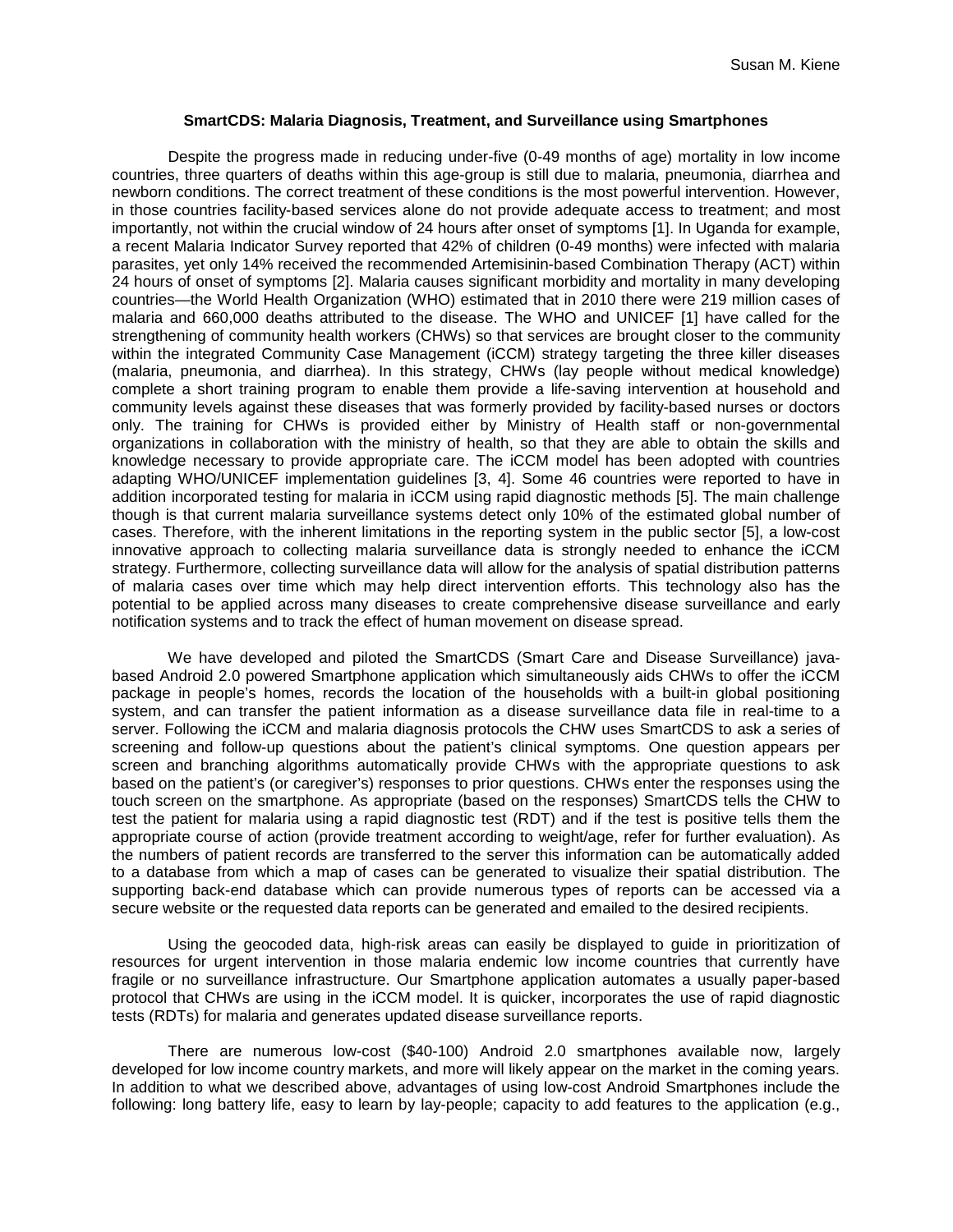send photos to aid in diagnosis of other conditions) and interfacing with other systems (e.g. OpenMRS electronic medical records system), and low cost data transmission (about \$0.60/month per CHW).

*Preliminary Feasibility.* We have piloted the SmartCDS in a rural area in Uganda. First, in a oneday training we trained CHWs to use the smartphone app and tested it with 50 outpatients at a public Ugandan rural hospital. Using the feedback from CHWs in the initial pilot test, we revised the app and then tested in in the field. Three CHWs used the app as part of their usual community work for two months. Feedback from the CHWs and patients has been incredibly positive. There have been some technical issues with the smartphone GPS functioning and stockouts of malaria treatment but overall the preliminary piloting suggests the app is acceptable to patients and CHWs but it needs some additional technical troubleshooting to ensure full data capture.

*Widespread public health impact.* The iCCM model was embraced with countries adapting WHO/UNICEF implementation guidelines [3, 4]. To date, CHWs in some 46 countries were reported to be testing for malaria in the iCCM service delivery model to appropriately target antimalarial drugs [5]. Therefore, creating a strong and accurate surveillance system with inbuilt instant malaria surveillance data collection capability and generation of reports will enable service providers and stakeholders to address those areas of high risk with a timely response before the spread of epidemics. Accurate near real time surveillance data is essential as countries move to eradicate malaria. The need for such data was highlighted in recent articles in Science [6] and Lancet [7]. For CHWs, storage of paper records (such as book registers with several pages) is inconveniencing and delays the utilization of the collected information for planning purposes. The book is only retuned to be checked by the supervising health unit quarterly. Further with the drive to eradicate malaria, a comprehensive surveillance system is more realistic right from the community level through the formal health care system. SmartCDS also makes it possible to estimate the true malaria disease incidence since CHWs will instantly transfer health data even from the population that is not normally attending public health units.

*Future research possibilities.* Using mobile phone technology to collect disease surveillance data in developing countries has tremendous potential to not only allow tracking of disease trends over time and triggering rapid public health responses to disease outbreaks but it also affords the opportunity to study how human movement and social interactions relate to disease transmission. At present smartphone and mobile internet use in developing countries is limited to the wealthy, however, as these products and services become less expensive their use will likely expand exponentially. This will increase opportunities to study social interactions and movement as they relate to disease. One mobile phone service that is currently used widely in developing countries is mobile payment systems. Tapping into data on mobile payment use to see if it is related to better or worse health outcomes in communities is another area of potential research.

## **References**

- 1. World Health Orgainization (WHO)/UNICEF Joint statement: integrated community case management (iCCM) – an equity-focused strategy to improve access to essential treatment services for children. [http://www.unicef.org/health/files/iCCM\\_Joint\\_Statement\\_2012.pdf](http://www.unicef.org/health/files/iCCM_Joint_Statement_2012.pdf)
- 2. Uganda Bureau of Statistics (UBOS) and ICF Macro 2010. Uganda Malaria Indicator Survey 2009. Calverton, Maryland, USA: UBOS and ICF Macro.
- 3. [de Sousa A,](http://www.ncbi.nlm.nih.gov/pubmed?term=de%20Sousa%20A%5BAuthor%5D&cauthor=true&cauthor_uid=22461713) [Tiedje KE,](http://www.ncbi.nlm.nih.gov/pubmed?term=Tiedje%20KE%5BAuthor%5D&cauthor=true&cauthor_uid=22461713) [Recht J,](http://www.ncbi.nlm.nih.gov/pubmed?term=Recht%20J%5BAuthor%5D&cauthor=true&cauthor_uid=22461713) [Bjelic I,](http://www.ncbi.nlm.nih.gov/pubmed?term=Bjelic%20I%5BAuthor%5D&cauthor=true&cauthor_uid=22461713) [Hamer DH.](http://www.ncbi.nlm.nih.gov/pubmed?term=Hamer%20DH%5BAuthor%5D&cauthor=true&cauthor_uid=22461713) Community case management of childhood illnesses: policy and implementation in Countdown to 2015 countries. [Bull World Health Organ.](http://www.ncbi.nlm.nih.gov/pubmed/?term=Community+case+management+of+childhood+illnesses%3A+policy+and+implementation+in+Countdown+to+2015+countries) 2012; 90(3):183-90.
- 4. Integrated Community Case Management of childhood malaria, pneumonia and diarrhea: Implementation guidelines. [http://www.malariaconsortium.org/inscale/downloads/uganda/ICCM](http://www.malariaconsortium.org/inscale/downloads/uganda/ICCM-implementation-guidelines.pdf)[implementation-guidelines.pdf](http://www.malariaconsortium.org/inscale/downloads/uganda/ICCM-implementation-guidelines.pdf)
- 5. World Health Organization. World Malaria Report 2012. WHO, Geneva. [http://www.who.int/malaria/publications/world\\_malaria\\_report\\_2012/wmr2012\\_full\\_report.pdf](http://www.who.int/malaria/publications/world_malaria_report_2012/wmr2012_full_report.pdf)
- 6. Wesolowski A, Eagle N, Tatem AJ et al. Quantifying the impact of human mobility on malaria. Science. 2012; 388: 267-70.